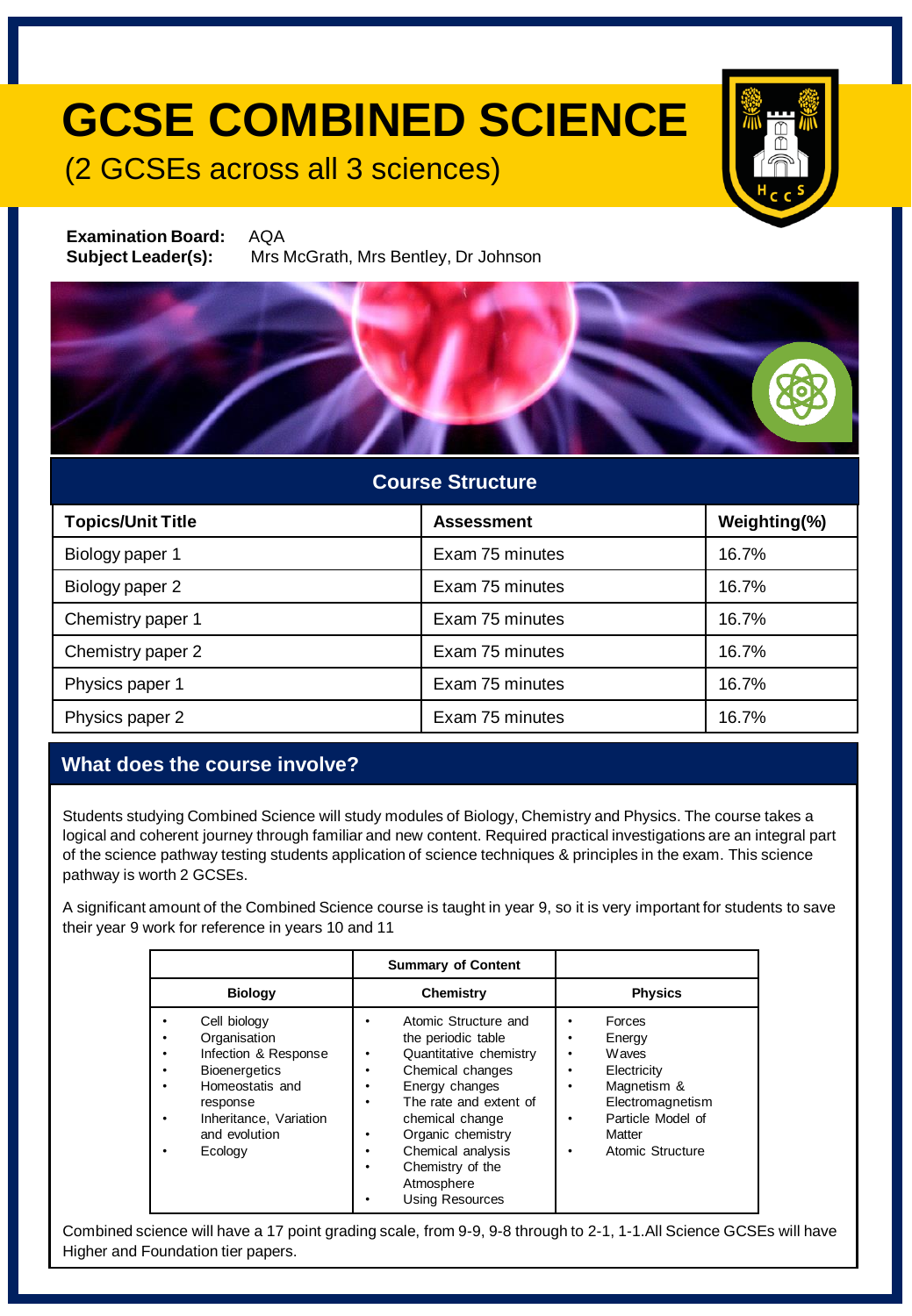### **Further Study/Employment Prospects**

This course allows progression to traditional Science A-Levels and to a wider range of science-based vocational courses such as Health Care.

### **Skills you will develop**

We know that practicals are not only one of the most engaging parts of a Science Education but are also essential for students' understanding of scientific theory. There are 21 required practicals spread throughout the course, as well as many other opportunities to develop practical skills and manual dexterity, independent learning and the ability to participate in group work. There is a need for a certain level of mathematical competence and the necessary skills will be reinforced during science lessons.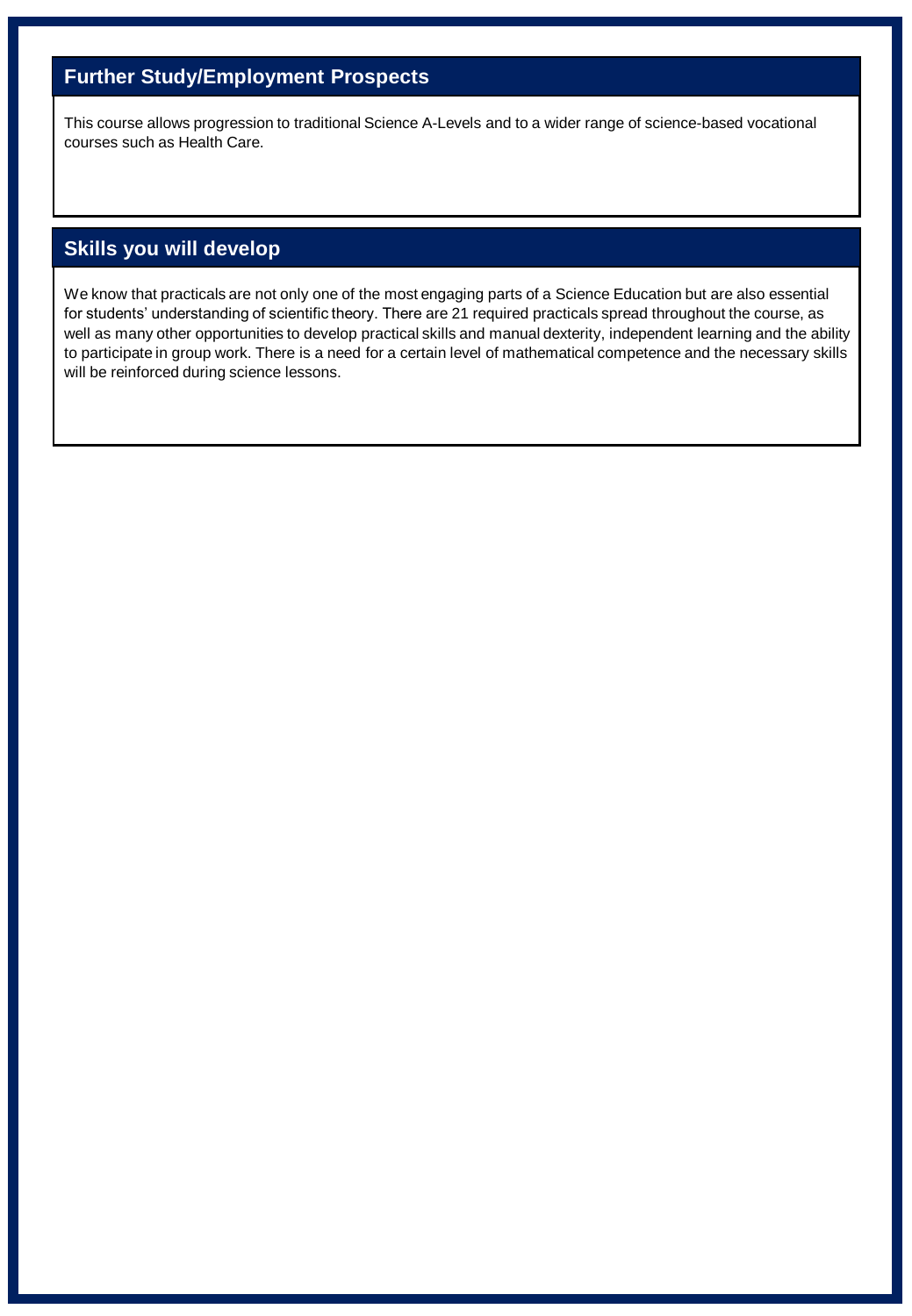## **GCSE TRIPLE SCIENCE** 5 extra lessons as a top up leading to individual GCSEs in

Biology, Chemistry & Physics (3 GCSEs in total)



**Examination Board:** AQA **Subject Leader(s):** Mrs McGrath, Mrs Bentley, Dr Johnson



### **Course Structure**

| Unit | <b>Topics/Unit Title</b> | <b>Assessment</b>      | Weighting(%) |
|------|--------------------------|------------------------|--------------|
| 2    | <b>Biology Paper 1</b>   | Exam 1 hour 45 minutes | 50%          |
|      | <b>Biology Paper 2</b>   | Exam 1 hour 45 minutes | 50%          |
| 2    | <b>Chemistry Paper 1</b> | Exam 1 hour 45 minutes | 50%          |
|      | <b>Chemistry Paper 2</b> | Exam 1 hour 45 minutes | 50%          |
| 2    | Physics Paper 1          | Exam 1 hour 45 minutes | 50%          |
|      | Physics Paper 2          | Exam 1 hour 45 minutes | 50%          |

#### **What does the course involve?**

Studying the separate sciences means students will cover more content than GCSE Combined sciences. The new GCSEs in Biology, Chemistry and Physics will provide great preparation for A-Levels in those subjects, without overlapping content.

There are 8 required practicals for each subject and each subject will be externally assessed through two exam papers. These exams will assess knowledge and understanding from different topics.

|                                                                                                                                                                                       | <b>Summary of Content</b>                                                                                                                                                                                                                                     |                                                                                                                                       |
|---------------------------------------------------------------------------------------------------------------------------------------------------------------------------------------|---------------------------------------------------------------------------------------------------------------------------------------------------------------------------------------------------------------------------------------------------------------|---------------------------------------------------------------------------------------------------------------------------------------|
| <b>Biology</b>                                                                                                                                                                        | Chemistry                                                                                                                                                                                                                                                     | <b>Physics</b>                                                                                                                        |
| Cell biology<br>Organisation<br>Infection & Response<br>٠<br><b>Bioenergetics</b><br>٠<br>Homeostatis and<br>٠<br>response<br>Inheritance, Variation<br>٠<br>and evolution<br>Ecology | Atomic Structure and<br>the periodic table<br>Quantitative chemistry<br>Chemical changes<br>Energy changes<br>The rate and extent of<br>chemical change<br>Organic chemistry<br>Chemical analysis<br>Chemistry of the<br>Atmosphere<br><b>Using Resources</b> | Forces<br>Energy<br>Waves<br>Electricity<br>Magnetism &<br>Electromagnetism<br>Particle Model of<br>Matter<br><b>Atomic Structure</b> |

The grades will be 9 – 1 for Biology, Chemistry and Physics

All Science GCSEs will have Higher and Foundation tier papers.